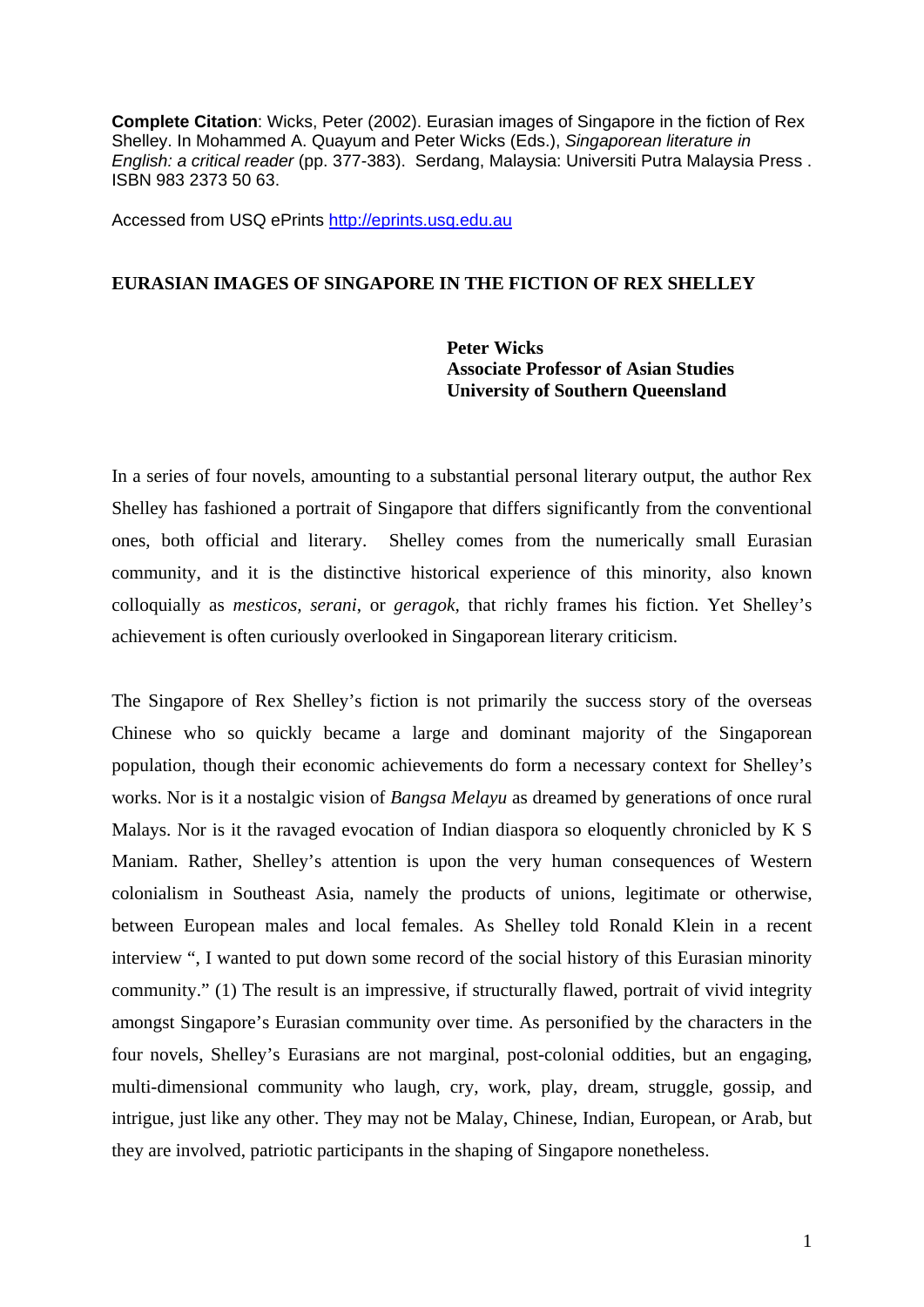### **ABOUT THE AUTHOR**

Rex Shelley was born in neighbouring Malaysia in 1930 of English, Portuguese, Malay and Buginese descent. His father was a shipyard worker and his mother a schoolteacher. He attended St Anthony's Catholic School in Singapore before the Pacific War, and then a Japanese language school for a year during the wartime Occupation. His first job was as a carpenter's apprentice in a shipyard. After the Pacific War, he attended Raffles College, where he studied Chemistry on a scholarship, and then went to Britain to study Engineering, where he briefly became involved in leftist student politics. After graduation from Cambridge University, he returned to Singapore and established a company that imported engineering equipment. He then worked for many years as a civil servant, and achieved senior positions in the Public Service and Education Service Commissions. Now in retirement, he still operates a trading business, and began serious creative writing in his sixties, publishing his first novel at the age of 61. His other enthusiasms are music, fabric-painting, swimming, and reading. Shelley identifies the dominant literary influences upon himself as Charles Dickens, John Steinbeck, Joseph Conrad and, to a lesser extent, Ernest Hemingway. (2) In his literary work, he certainly exhibits a fascination with intrigue and espionage.

#### **THE FIRST NOVEL**

Shelley's first novel, simply titled *The Shrimp People*, was published by Times Books International in 1991 to much local literary acclaim, including a prestigious award from the National Book Development Council of Singapore in 1992. Its Prologue evokes, in mythological terms, the birth of the first Eurasian in regional history after a Portuguese sailor meets up with a Malay woman on the beaches of Malacca so many centuries ago.

The vantage point of the novel then abruptly shifts to a group of Eurasian 'old hands' who, since independence, have migrated from Singapore to Perth in Western Australia. It is their meeting at the public bar of a hotel, and their alcohol-lubricated reminiscences, that provide the trigger for the narrative. Their dialogue and demeanour suggest more confidence in their past than in what is to come. They are more definite and assured about their historical experiences in Singapore and British Malaya than about a future in which they seemed destined to be swallowed up rather anonymously into Australia's middle-class, outer suburbia.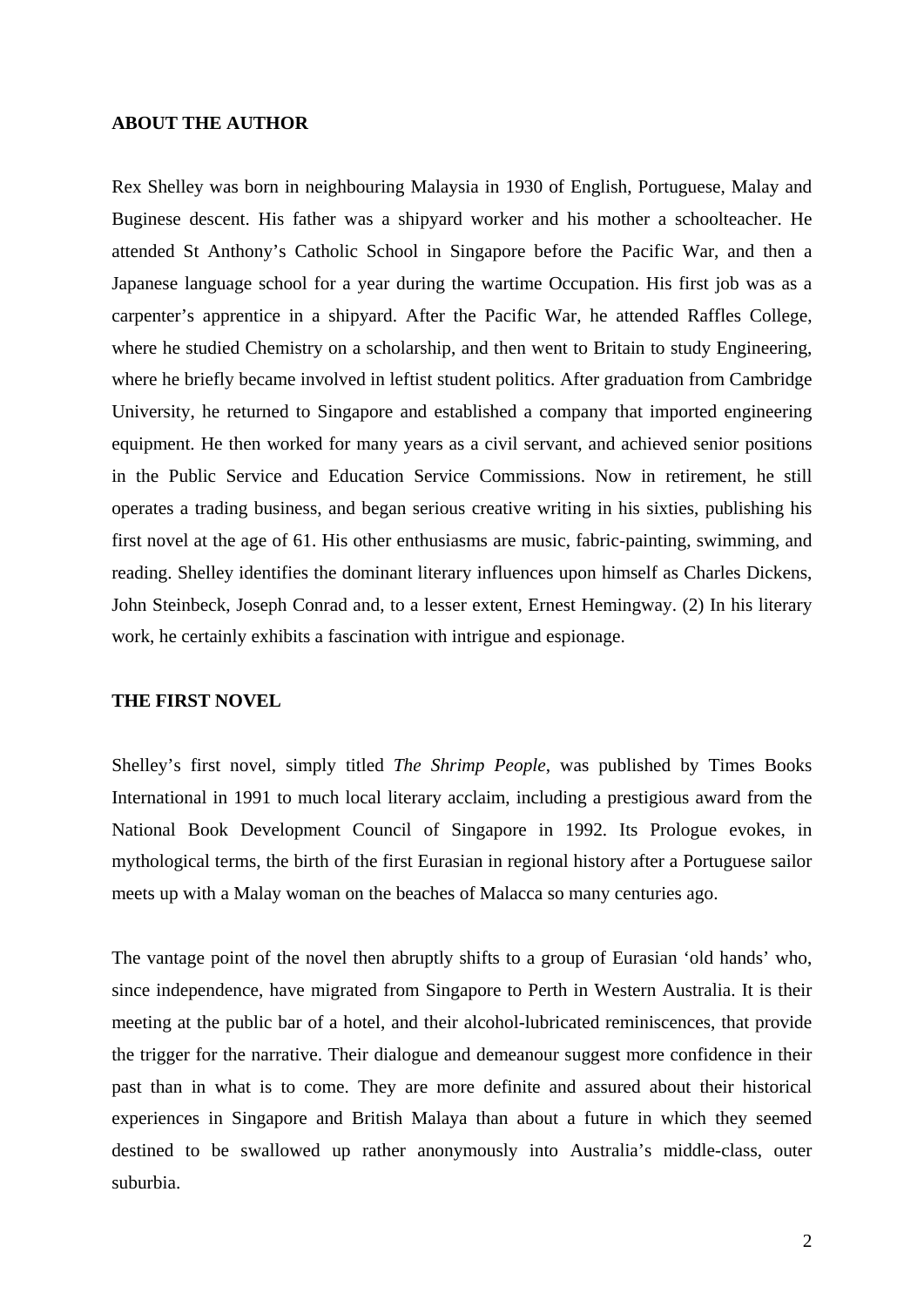But there is nothing anonymous about the dynamic tapestry of historical characters that constitute the Eurasian community of Singapore in mid-twentieth century and whose lives are narrated in the pages of Rex Shelley's first novel. Names such as Machado, Gonzales, Cornelius, Perera, Pinto, Tessensohn, Kraal, Oliveiro, Consigliere, Eber, Delikan, and Westerhout dot the pages of the text. Such names figured in such dramatic events as the wartime Japanese Occupation, Maria Hertogh Riots, the Chinese High School Riots (1953), the Hock Lee Bus Riots (1955), Merdeka, and Confrontation. What Patricia Wong calls ''a litany of names" furnishes a "registry of Eurasian society, primarily the Eurasian society in Singapore" and is integral to a sense of Eurasian identity, since it "serves both to situate one within one's community and to remind one of the past." (3) There is nothing random about authorial purpose here. As Rex Shelley recalls, "…I think, at the back of my mind, I wanted to put down some record of the social history of this minority Eurasian community. I think this community is going to disappear; it is too small to survive."(4)

Shelley selects one particular Eurasian group in Singapore as the prism for his narrative, the Rodrigues family, especially James the dutiful father and police inspector, and his vivacious, beautiful, younger daughter, Bertha, about whom the 'old hands' in Perth so love to gossip. Primarily, it is the character of Bertha, with her adolescent rebelliousness, her skills on the hockey field, her romantic escapades, her rivalry with the talented Sheila Cornelius, and her inherent sense of life's possibilities, who sustains the text. The author skilfully imparts to the character of Bertha Rodrigues a vitality and sense of purpose that strikingly contrasts with the perception of a Eurasian community widely held to be doomed.

Had Shelley stayed with the Rodrigues family and their experiences, his novel would have possessed a satisfying coherence as historical fiction, as what Patricia Wong terms "a family and community saga" (5) and as a document of cultural knowledge. But mid-way through *The Shrimp People*, the narrative turns to a melodramatic spy-thriller, with Bertha improbably cast as a kind of Mata-Hari figure who covertly works for Indonesia against Malaysia during the period of Confrontation. In fact, in a rather melodramatic episode, Bertha shoots and kills a fellow Eurasian agent, Andy McKay, because of his pro-communist sympathies. The reasons for this shift in plot are difficult to fathom. Perhaps Shelley's editors or publishers felt that this shift of genre would improve the book's commercial viability and persuaded the author accordingly. Better advice would have been to leave well alone, or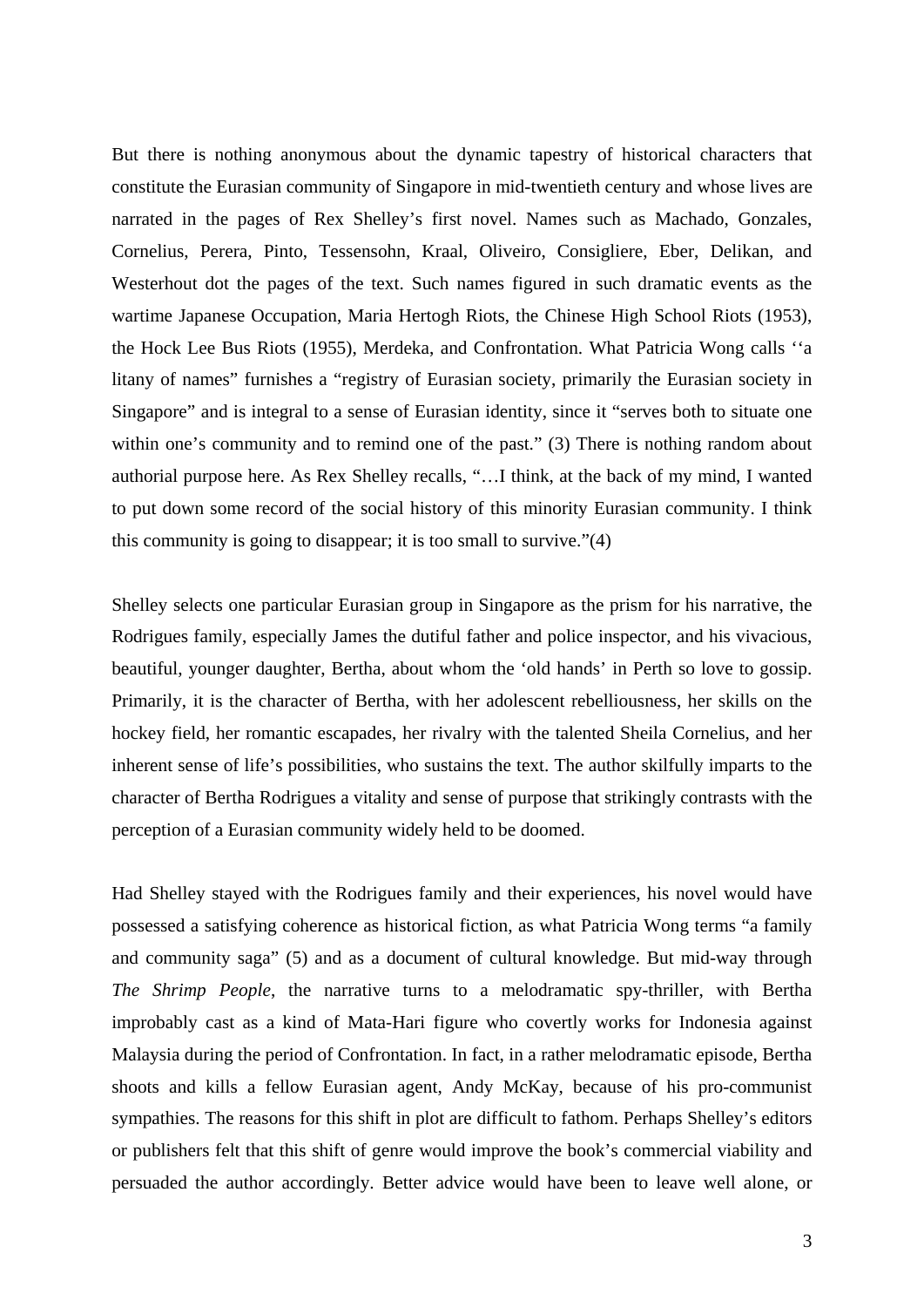make two different texts altogether. As it is, Bertha's motivation for espionage and terrorism is only thinly documented, other than a vaguely articulated sense of Singaporean patriotism against Malaysia that she had once displayed on the hockey-field.

Although it attracted prestigious Singaporean literary award, local critical reaction to *The Shrimp People* was decidedly mixed. Dudley de Souza praised the novel's vitality, historical authenticity, idiomatic flair, and 'tremendous scope" (6) whilst acknowledging that the novel's "lack of a tightly-knit plot"(7). For her part, Patricia Wong can only find "the *makings* of a sweeping novel" (8) here, because she thinks the work loses its sense of purpose and direction mid-way through. According to Wong, *The Shrimp People* also suffers from structural disjointedness, excessive temporal shifts and an unnecessary and distracting array of minor characters. (9)

Yet, despite these acknowledged flaws, Shelley's intimacy with his community is pervasive, profound and to some extent, redemptive. He is able to demonstrate that massive prejudice haunted the Eurasians both from without and within their community. Thus Eurasian mothers preferred their sons and daughters to marry other Eurasians, and those of the same Christian denomination. However, one social avenue available to all youthful Eurasians was the sportsground, with tennis, cricket, and hockey among the favoured pursuits. Rex Shelley is at his narrative best when describing the hockey matches in which both Bertha Rodrigues and Sheelah Cornelius starred.

#### **THE SECOND NOVEL**

*People of the Pear Tree*, Shelley's second novel, appeared in 1993, and continued to confronted the issue of Eurasian identity full-on. In the first chapter, a prologue set in Malacca during the mid-17<sup>th</sup> century, a young Eurasian called Augustin Perera expressed disquiet when he hears an old Chinese acquaintance in Malacca, Ah Foo, openly expressed affection for China as "my place". (10) Augustine, it is said, "frowned as he thought of all that talk about China," and 'couldn't understand why she wanted to go back there." (11). Yet Father Futado, the Catholic priest, tells Augustine Perera when they meet on the beach that he can equably call both Malaya and Portugal as 'home'.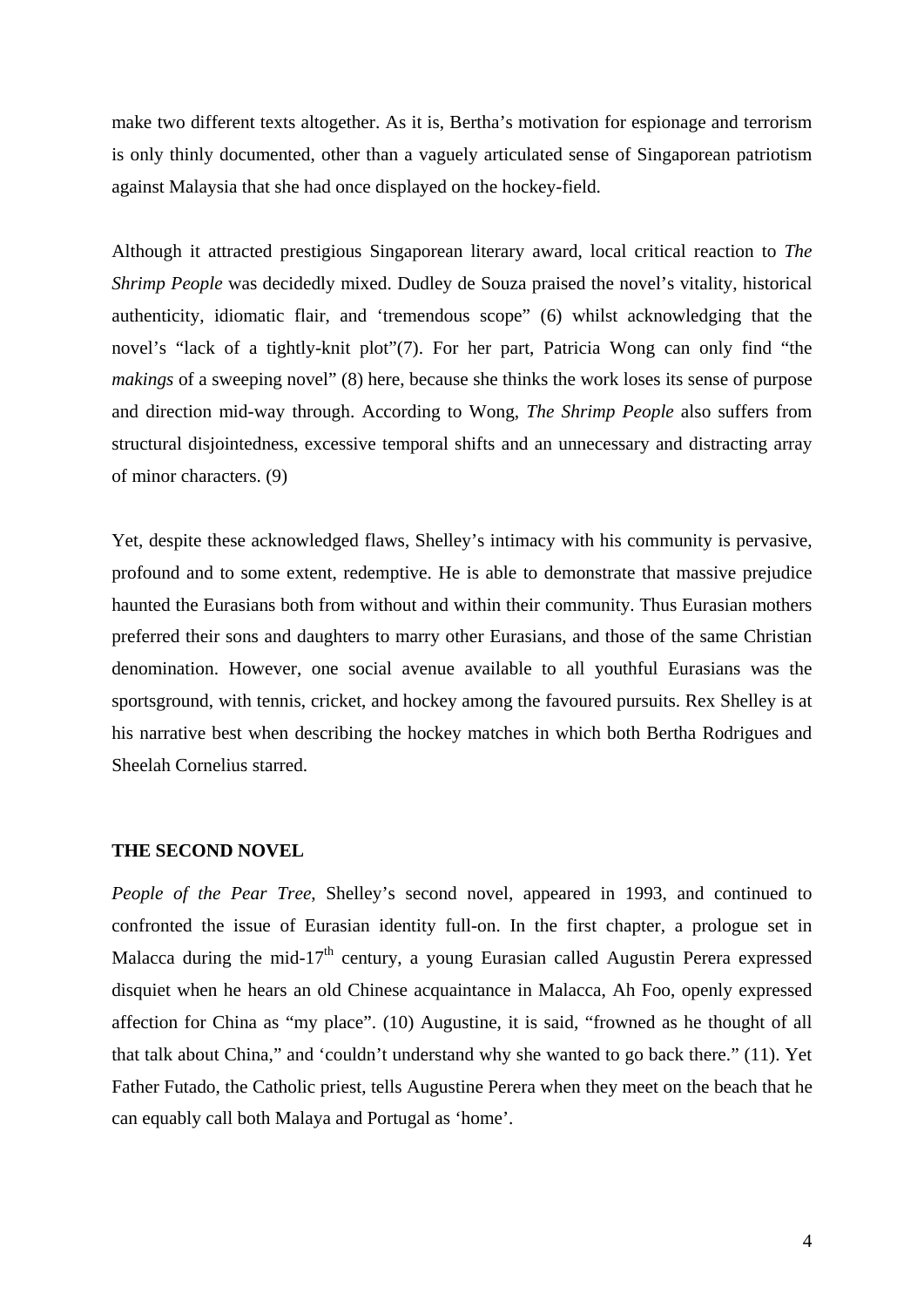But the main people of the pear tree in this novel are Augustine's descendants, the Perera family of 20th century Singapore. Their place is Singapore and Malaya under Japanese Occupation from 1942-1945. A romantic interest is furnished by the personal relationship between Major Takanashi and the beautiful Eurasian, Anna Perera, and the decision of the many members of the Eurasian community, uncomfortable with Japanese rule, to move upcountry from Singapore to Bahau, a rural enclave on the Malay Peninsula. Harsh military occupation by Japan had laid bare the essential Eurasian dilemma of rootlessness. 'You know," said Joe Perera wistfully, "We have no country. We are only a few and we have no place to call our own." (12)

For the Perera family, Bahau on the Malay Peninsula turned out to be barely that. Bahau may not have been wartime Singapore with its miserable rations of rice, but it still turned out to be a malaria-infested, poorly-soiled, Japanese-patrolled reserve, complete with road-blocks, iron gates, and armed sentries. There the urbane Perera family must learn to farm vegetables. They also link up with a Chinese guerilla company of the Malayan People's Anti-Japanese Army, and agree to provide them with some regular supplies of the food from their small plot. One family member, Gus Perera, goes into a jungle training operation with his new friends in the MPAJA, and the group successfully ambush a Japanese military convoy. Just like his descriptions of the games of hockey in *The Shrimp People*, Shelley captures the atmosphere of battle quite vividly. But in guerilla warfare, of course, the stakes are much higher. One of the communist terrorists, the woman, Ah Lan, is captured by the Japanese and deliberately and brutally shot by Anna Perera's admirer, Major Takanashi.. The Allied counterpart to Major Takanashi is Major John Pearson, a British officer from guerilla Force 136, which operates alongside the MPAJA. Pearson is also attracted to Anna.

In an especially poignant and lyrical passage, the Pereras attend Midnight Mass on Christmas Eve at the small, wooden Catholic Church in Bahau, filling the building with their singing of *Gloria in Excelsis Deo*. They then go on to the New Year's Eve party, where everyone drank *samsu*, and despite a continuing Japanese presence, greeted 1945 with a hearty rendition of *There'll Always be an England.* Well, perhaps for an older generation of Eurasians. Back in the jungle, Gus Perera had vigorously challenged the assumption by members of the MPAJA that Eurasians had a special insight into European culture just because they are, in part, of European descent, but as the shrewd, earthy guerilla fighter, Mrs Foo, tells Gus Perera back in the jungle, "You are too few to have your own country…"(13) Shelley reflected in a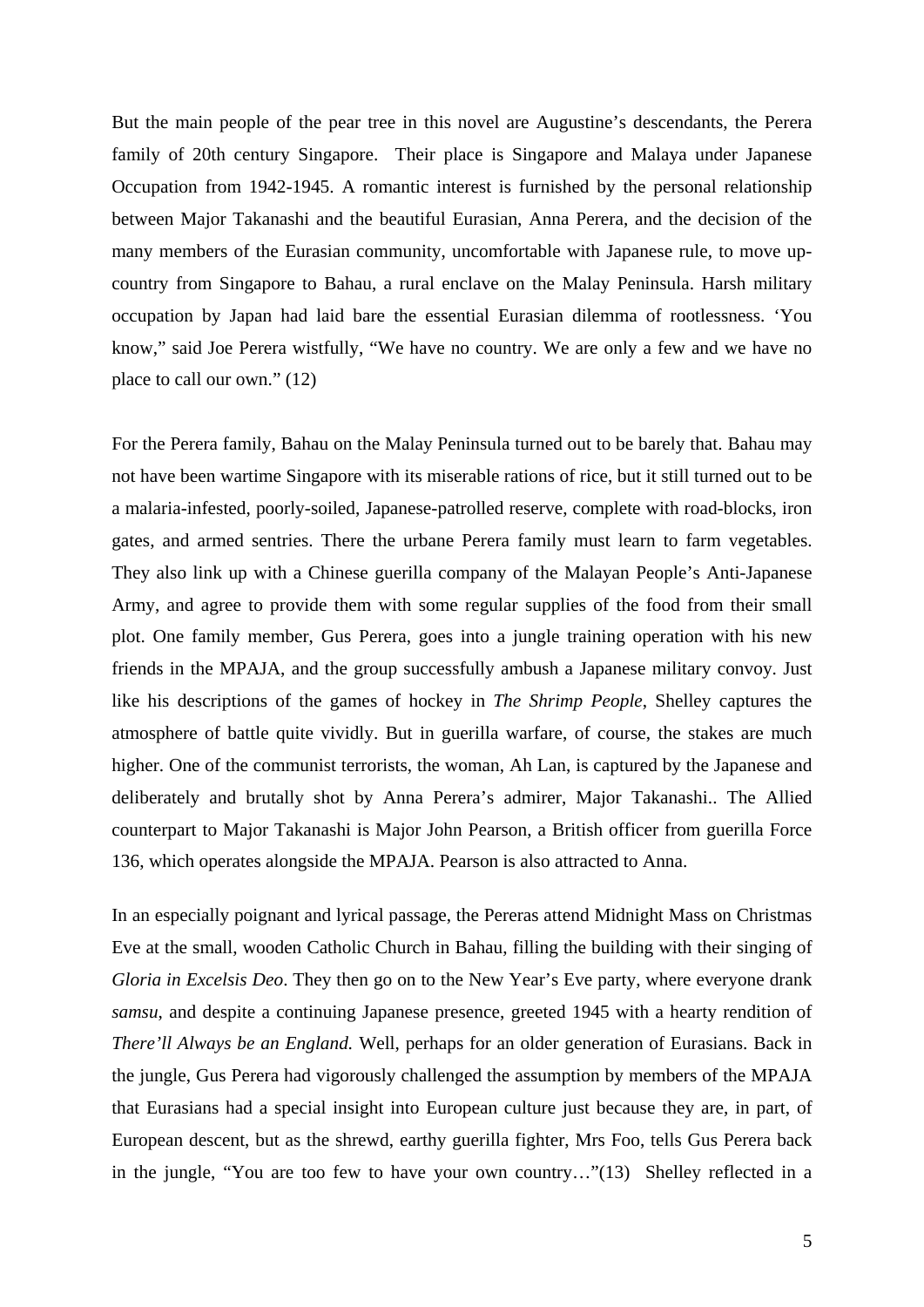recent interview, after 1945 "… I think the majority of Eurasians had a problem. They wanted to be independent but they were pro-British." (14)

However, in *People of the Pear Tree*, the simmering conflict between Major Takanashi and Major Pearson over Anna Perera's affections is resolved in an episode of hand-to-hand conflict towards the end of the novel. Pearson is killed, and the Epilogue almost incidentally reveals that Anna subsequently married Major Takanashi. It is clear that the future for at least one young Eurasian woman lies in Japan, rather than England.

#### **THE THIRD NOVEL**

In 1995, Times Books International brought out Rex Shelley's third novel, *Island in the Centre.* This novel also evokes a nascent affinity between the Eurasian orphans of the raj and Japan. Set in the 1930s, *Island in the Centre* opens with a couple of Eurasian sailors

on voyage from Singapore to Nagasaki. Then the vantage point of the novel shifts to the beautiful, rebellious Japanese woman, Yuriko Sasakawa, who decides to seek her fortune overseas as a prostitute, and to a Japanese engineer, Tommy Nakajima, who works on a rubber plantation at Kluang on the Malay Peninsula. Tommy records his impressions of people and events in a personal diary. For a long while, the main action takes place in the red light district of Singapore during the 1920s. Then, at the onset of Depression, Tommy loses his job at the rubber estate, but is recruited by the Japanese Consul-General in Singapore for work as a commercial spy. He undertakes an affair with a beautiful Eurasian businesswoman, Vicky Viera, which prompts a mutual evaluation of the respective cultural traits of Japanese and Eurasians. Tommy and Vicki's plans for marriage are, however, thwarted by the Japanese bombardment and military occupation of Malaya in December, 1941. As Vicky observes from the road to Butterworth Air Base, "It was an experience she had never imagined she would ever have or a scene she could ever witness. Seeing a battle from so close .."(15) British imperial aspirations were far from the only casualty of Japanese Occupation.

#### **THE FOURTH NOVEL**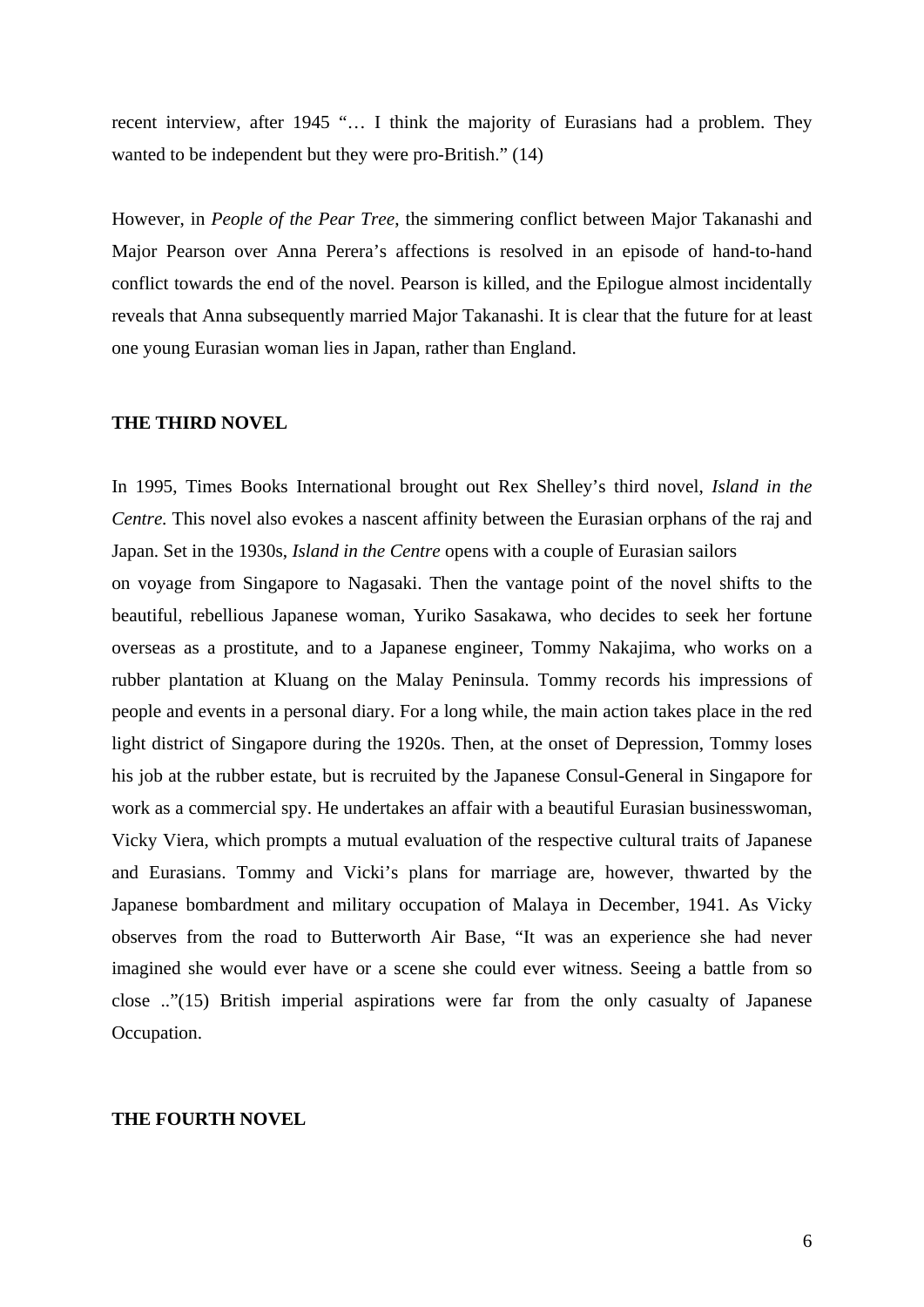Times Books International issued the fourth of Rex Shelley's novels on the Eurasians of Singapore in 1998. Entitled *River of Roses*, the novel centres on four generations of the extended Rosario family. The narrative contains plenty of acute, apt, economical characterisation, vivid descriptions of culinary delights, and earthy, witty repartee. Portuguese culture and the icons and rituals of Roman Catholicism, as well as the Malayan landscape, furnish the context of this fourth work, far more than the previous three. The author discusses the historic (and historical) decision of the Rosary family patriarch, Alfonso, to adopt an ethnically Indian waif-boy and convert him to Christianity under the new name of Ramalho. Through the character of Padre Rocha, the author waxes lyrical over the 'utterly beautiful" island of Penang (16), incidentally an opinion by no means confined to Rex Shelley. The text also includes ample predictions of human nature based on astrology, numerology and divination. Descriptions of soccer games in Malacca again lead inexorably to the conclusion that if Shelley had not turned his hand to fiction, he would have made a superb sports reporter. In the character of Tony Rosario, Alfonso's son, Shelley has fashioned another rounded, plausible Eurasian person, a skilled engineer with a public service job, talented, ambitious and lusty, who falls in love with a woman not his wife, the Chinese Mimi Tan. Mimi in turn bears him a daughter whom he never meets due to the Japanese Military Occupation of Malaya and Singapore in December, 1941. The doomed romance between Tony and Mimi has a special poignancy.

The story then jumps to Alfred Rosario's grand-daughter, Philipppa, her same-sex relationship with Vicky, and the return of the British forces to Singapore in September, 1945. Philippa falls passionately in love with a Malay musician, Daud bin Ibrahim, but is torn between Daud, the Muslim Malay and Duncan Gudgeon, the British agent, both of whom tap into her nationalist sentiments. However, the deep cultural differences between Muslim Malay and Catholic Eurasian rear up between Philippa and Daud. Believing that Philippa prefers Duncan, Daud commits suicide through electrocution. As Singapore moves through the Emergency to Merger with Malaysia to abrupt Independence as a city-state, Philipppa Rosario is seconded to teach at a new Junior College, and meets up with the younger generation of the Rosario family as they deal with demands such as National service. Although he again furnishes Philippa Rosario with the blond hair, fair skin, and voluptuous body of a classic Eurasian beauty, Shelley gives to this female character rather more breadth and depth than he did with Bertha Rodrigues. On his predeliction for female characterisation, Rex Shelley has observed: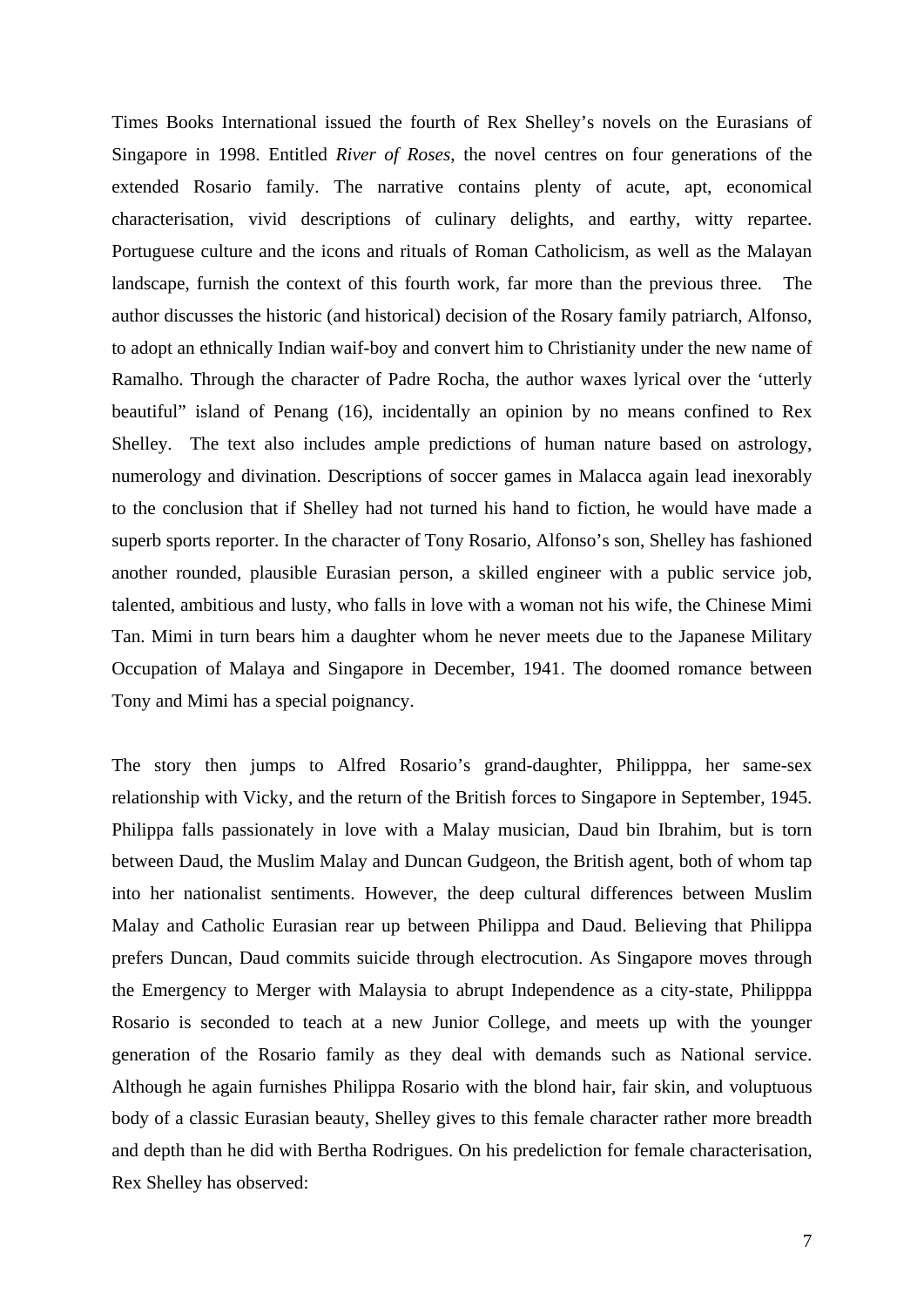"I think in my generation and my father's generation, there were some very strong Eurasian women who stood out. In those days, with the hangover of the British Victorian times, a woman did not show herself; she behaved like a Jane Austen character. But in the Eurasian community compared to the British Colonial society, the Victorian repression of the female wasn't so strong, so there were many more strong female personalities." (17)

In the fictional persona of Bertha Rodrigues, Vicky Viera, and Philippa Rosario, Rex Shelley has been conspicuously faithful to earlier generations of Eurasian women.

Despite his historical framework, Shelley's dominant structure is episodic rather than linear. His texts jump around in time and place. Stylistically, he makes extensive use of flashback, which can produce a disruptive effect on the reader.

# **CONCLUDING OBSERVATIONS**

In stylistic terms, Shelley's four novels contain some bizarre twists of plot and unevenness of characterisation. Yet they also possess dramatic effect and historical value, and in particular suggest the following about the Eurasian community of Singapore (and to a lesser extent, of neighbouring Malaysia):

- Eurasians experience profound ethnic ambiguity, but were generally loyal to Britain while the raj was east of Suez. Proud of their past, they are uncertain and uneasy about their future;
- Eurasians are not mere European derivatives;
- Although Eurasians may not conform to conventional ethnic categories, their humanity cannot be denied, and they can even be physically attractive;
- The maritime Malay and Portuguese heritage of the Eurasians gives them historical depth and a kind of epic grandeur;
- Eurasians can be dynamic and effective social participants;
- Just like other ethnic communities, Eurasians have been torn by contrary impulses, such as ideology, political affiliation, national loyalty, and site of long-term residence;
- Many Eurasians have made identifiable and constructive contributions to the modern political history of their countries of birth especially, in this case, to Singapore.